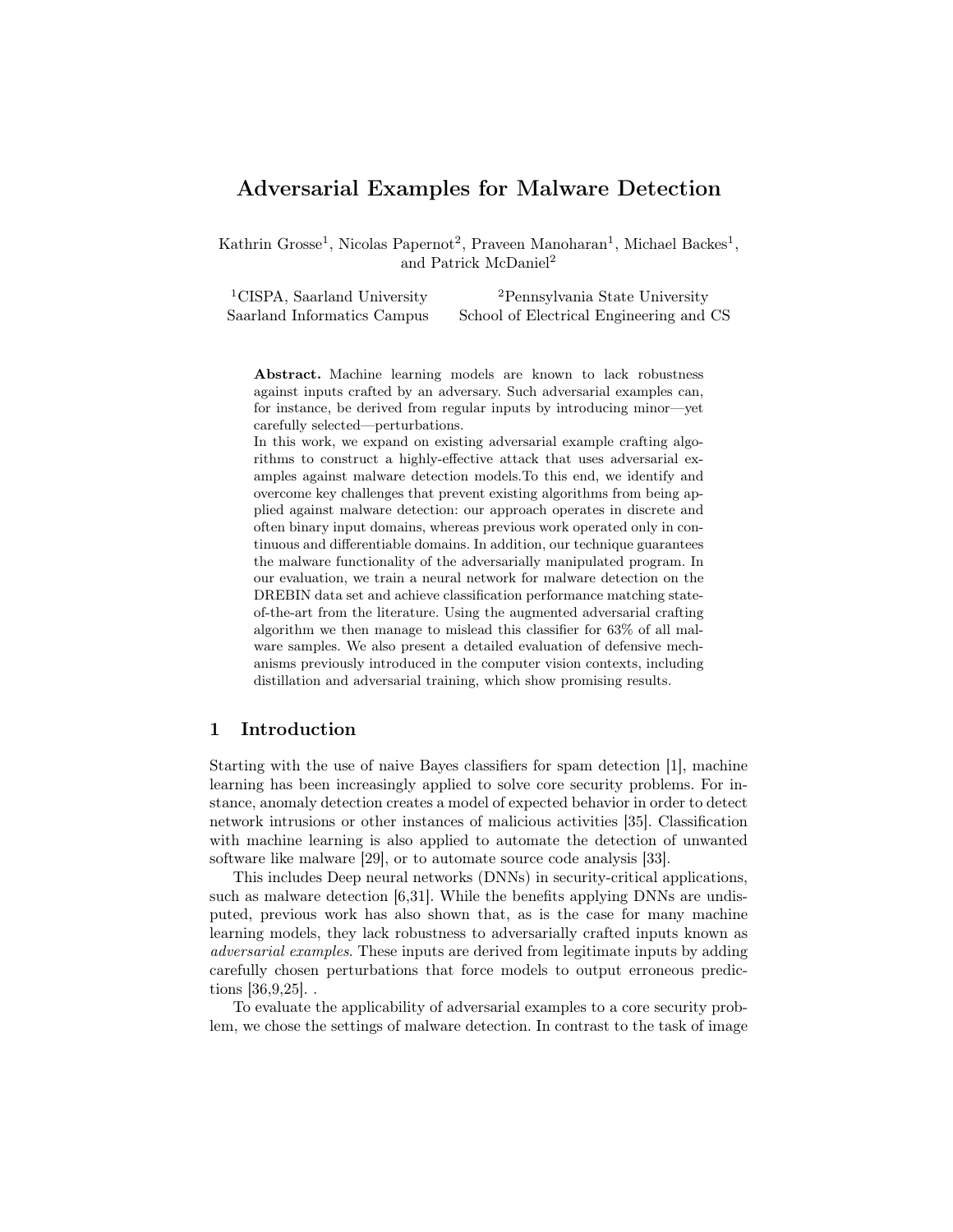classification, the span of acceptable perturbations is greatly reduced: the model input is now a set of features taking discrete values. Thus, acceptable perturbations must correspond exactly to one of these discrete values. Furthermore, the similarity criteria defined by human perception is replaced by the more challenging requirement that perturbations do not jeopardize the software's malware functionality pursued by the adversary.

In this paper, we show that android malware detection that uses neural networks, with performance comparable to the state-of-the-art, is easy to deceive with adversarial examples. Furthermore, we find that hardening the model to increase its robustness to these attacks is a very difficult task. Our attack approach elaborates on an adversarial example crafting algorithm previously introduced in [25]. Our approach thus generalizes to any malware detection system using a differentiable classification function.

Contributions. We expand the method originally proposed by Papernot et al. [25] to attack Android malware detection. We adapt it to handle binary features while at the same time preserving the Apps malicious functionality.

Applying the attack, we are able to mislead our best performing malware detector (on the DREBIN dataset [2]) at rates higher than 63%.

As a second contribution, we investigate potential defense mechanisms for hardening malware detection models trained using DNNs.

We consider defensive distillation [27] and adversarial training [36,9]. The findings of our experimental evaluation of the aforementioned mechanisms is twofold. Applying defensive distillation reduces the rates at which adversarial examples are misclassified, but the improvement observed is often negligible. In comparison, training the model intentionally with adversarially crafted malware applications improves its robustness, as long as the perturbation introduced during adversarial training is carefully chosen.

# 2 Background

In this section, we explain the general concepts used in this paper. We first give a short introduction to malware detection. Afterwards, we move to the machine learning algorithm we apply, neural networks. Subsequently, we discuss adversarial machine learning with a focus on neural networks. We end the section by briefly reviewing defenses that have been proposed so far.

#### 2.1 Malware Detection

Due to the increasing amount of published programs and applications, malware detection has become application of machine learning. The quality of detection depends then however heavily on the provided features. The literature generally differentiates two types of such features: static and dynamic features. Static features can directly be collected from the application's code and include, for example, n-gram frequencies in the code, opcode usage or control flow graph properties. Dynamic features, the nowadays more popular category, samples features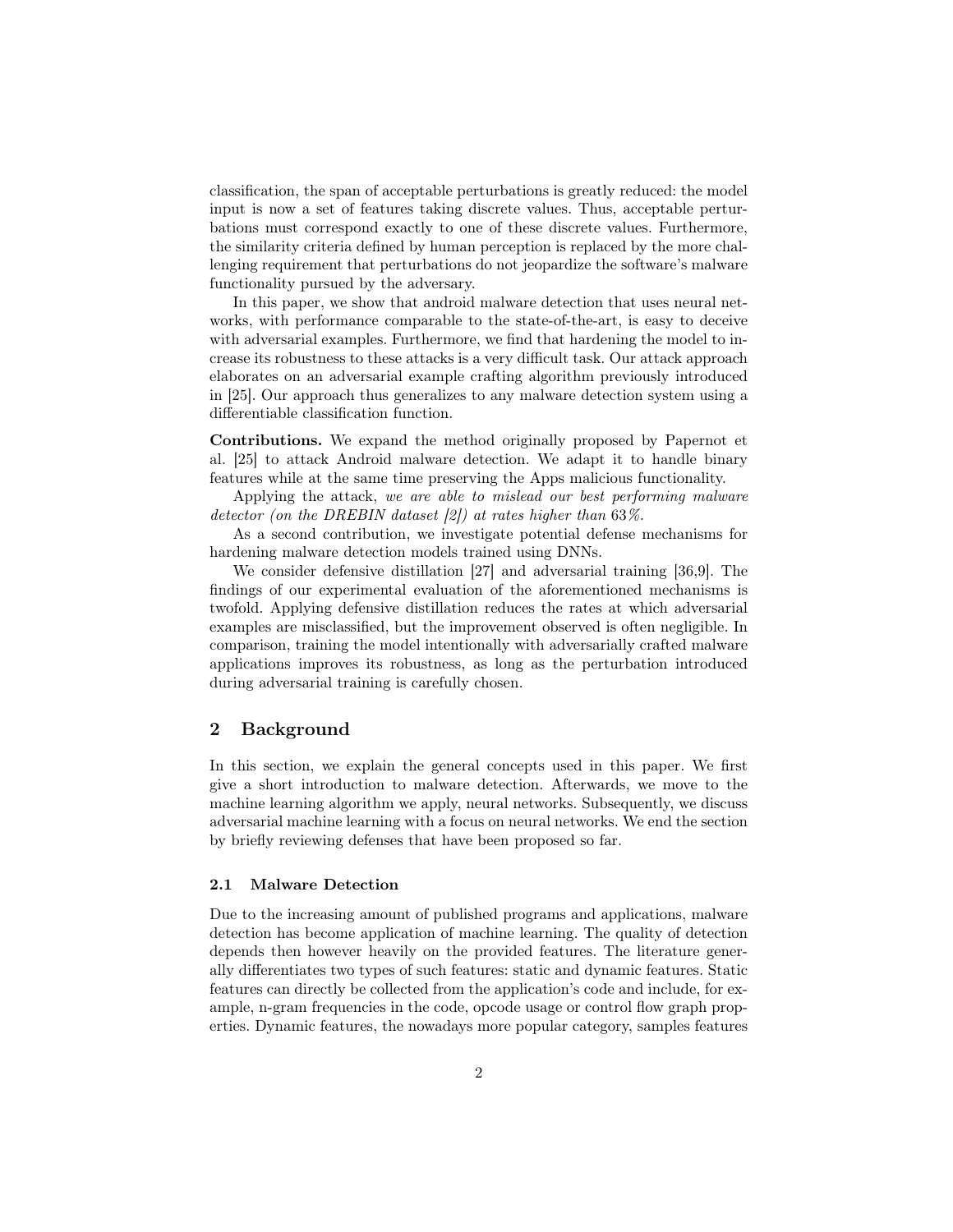

Fig. 1. The structure of deep feed-forward neural network as used in our setting.

from the application during runtime, observing general behavior, access and communication patterns.

As an example of an approach combining static and dynamic analysis we mention Marvin[20], which extracts features from an application while running it in an analysis sandbox and observing data flow, network behavior and other operations. This approach reaches an accuracy of 98.24% of malicious applications with less than 0.04% false positives.

In malware detection, not only accuracy, but also the false positive and false negative rates matter – classifying malware as benign might lead to a loss of trust by the users, whereas false negatives might lead to great financial loss for companies whose benign applications got classified as malware.

#### 2.2 Neural Networks

We will now have detailed look at neural networks and introduce the required notation and definitions. Neural networks consist of elementary computing units named neurons—organized in interconnected layers. Each neuron applies an activation function to its input to produce an output. Figure 1 illustrates the general structure of the network used throughout this paper and also introduces the notation used here.

Starting with the model input, each network layer produces an output used as input by the next layer. Networks with a single intermediate—hidden—layer are qualified as shallow neural networks whereas models with multiple hidden layers are deep neural networks. Using multiple hidden layers is interpreted as hierarchically extracting representations from the input [8], eventually producing a representation relevant to solve the machine learning task and output a prediction.

A neural network model F can be formalized as the composition of multidimensional and parametrized functions  $f_i$  each corresponding to a layer of the network architecture—and a representation of the input:

$$
\mathbf{F}: \mathbf{x} \mapsto f_n(...f_2(f_1(\mathbf{x}, \theta_1), \theta_2)...,\theta_n)
$$
\n(1)

where each vector  $\theta_i$  parametrizes layer i of the network **F** and includes weights for the links connecting layer i to layer i–1. The set of model parameters  $\theta = {\theta_i}$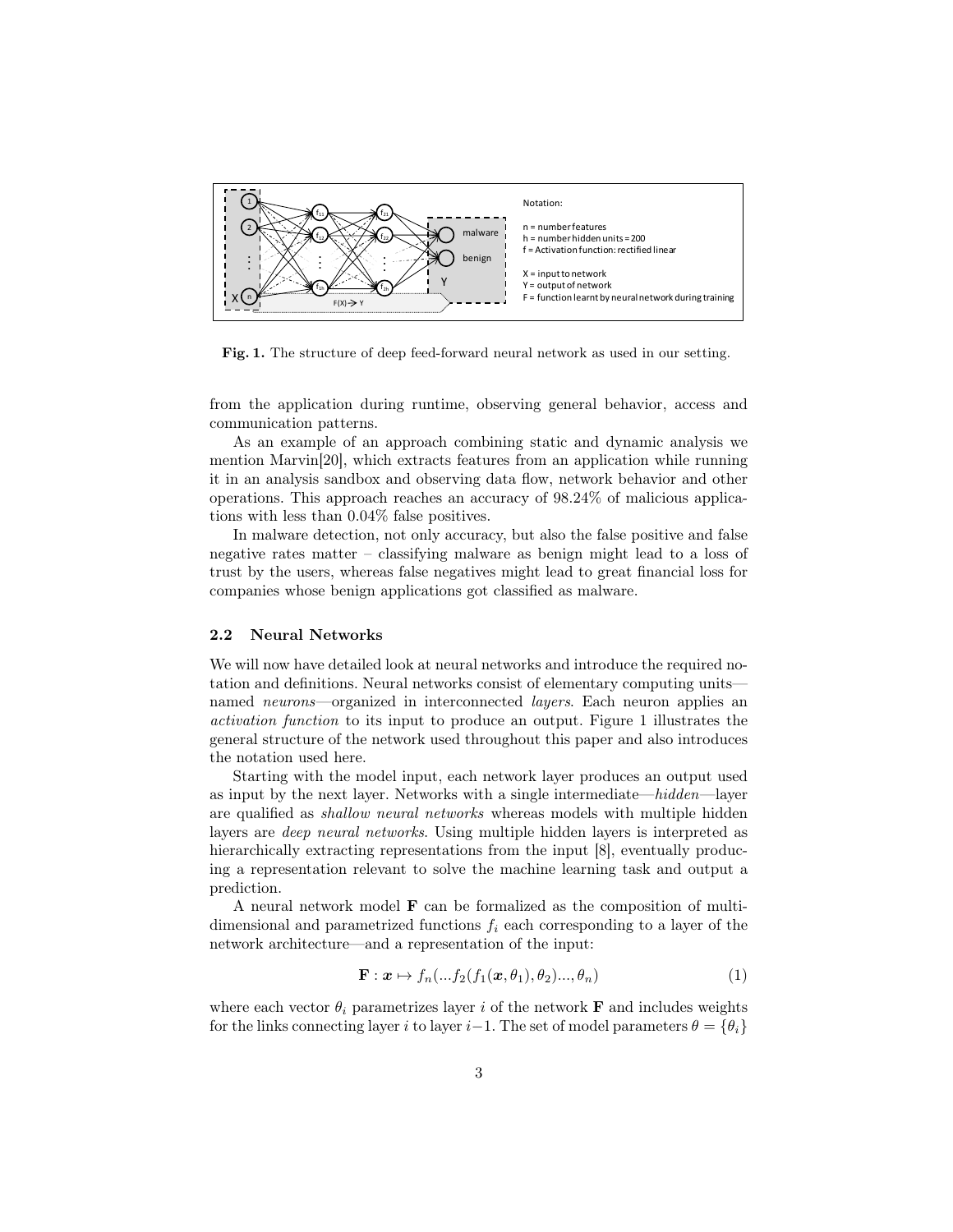is learned during training. For instance, in supervised settings, parameter values are fixed by computing prediction errors  $f(x) - y$  on a collection of known inputoutput pairs  $(x, y)$ .

### 2.3 Adversarial Machine Learning

DNNs, like numerous machine learning models, have been shown to be vulnerable to adversarial manipulations of their inputs [36]. Adversarial goals thereby vary from simple misclassification of the input in a class different from the legitimate source class to *source-target misclassification* where samples from any source class are to be misclassified in a chosen target class. The space of adversaries was formalized for multi-class deep learning classifiers in a taxonomy [25]. Adversaries can also be taxonomized by the knowledge of the targeted model they must possess to perform their attacks.

Crafting an adversarial example  $x^*$ —misclassified by model **F**—from a legitimate sample  $x$  can be formalized as the following problem [36]:

$$
x^* = x + \delta_x = x + \min \|z\| \text{ s.t. } \mathbf{F}(x+z) \neq \mathbf{F}(x)
$$
 (2)

where  $\delta_x$  is the minimal perturbation z yielding misclassification, according to a norm  $\|\cdot\|$  appropriate for the input domain.

Due to the non-linearity and non-convexity of models learned by DNNs, a closed form solution to this problem is hard to find. Thus, algorithms were proposed to select perturbations approximatively minimizing the optimization problem stated in Equation 2. The fast gradient sign method introduced by Goodfellow et al. [9] linearizes the model's cost function around the input to be perturbed and selects a perturbation by differentiating this cost function with respect to the input itself and not the network parameters like is traditionally the case during training. The forward derivative based approach introduced by Papernot et al. [25] evaluates the model's output sensitivity to each input component using its Jacobian matrix. From this, we derive a saliency map ranking the individual features by their influence for a particular class.

All previous attack are white-box attacks, since they require access to the differentiable model. Additionally, black-box attacks leveraging both of the previous approaches to target unknown remotely hosted DNNs was proposed in [24]. The attack first approximates the targeted model by querying it for output labels to train a substitute model, which is then used to craft adversarial examples also misclassified by the originally targeted model.

Several approaches have also been presented in the literature to harden classifiers against such crafted inputs. Goodfellow et al. [9] employed an explicit training with adversarial examples. Papernot et al. [27] proposed distillation as another potential defense, of which a simpler alternative—label smoothing—was investigated by Warde-Farley et al. [38]. Since both, adversarial training and distillation, have only been investigated in the image classification setting, we will evaluate their performance for malware detection in Section 5.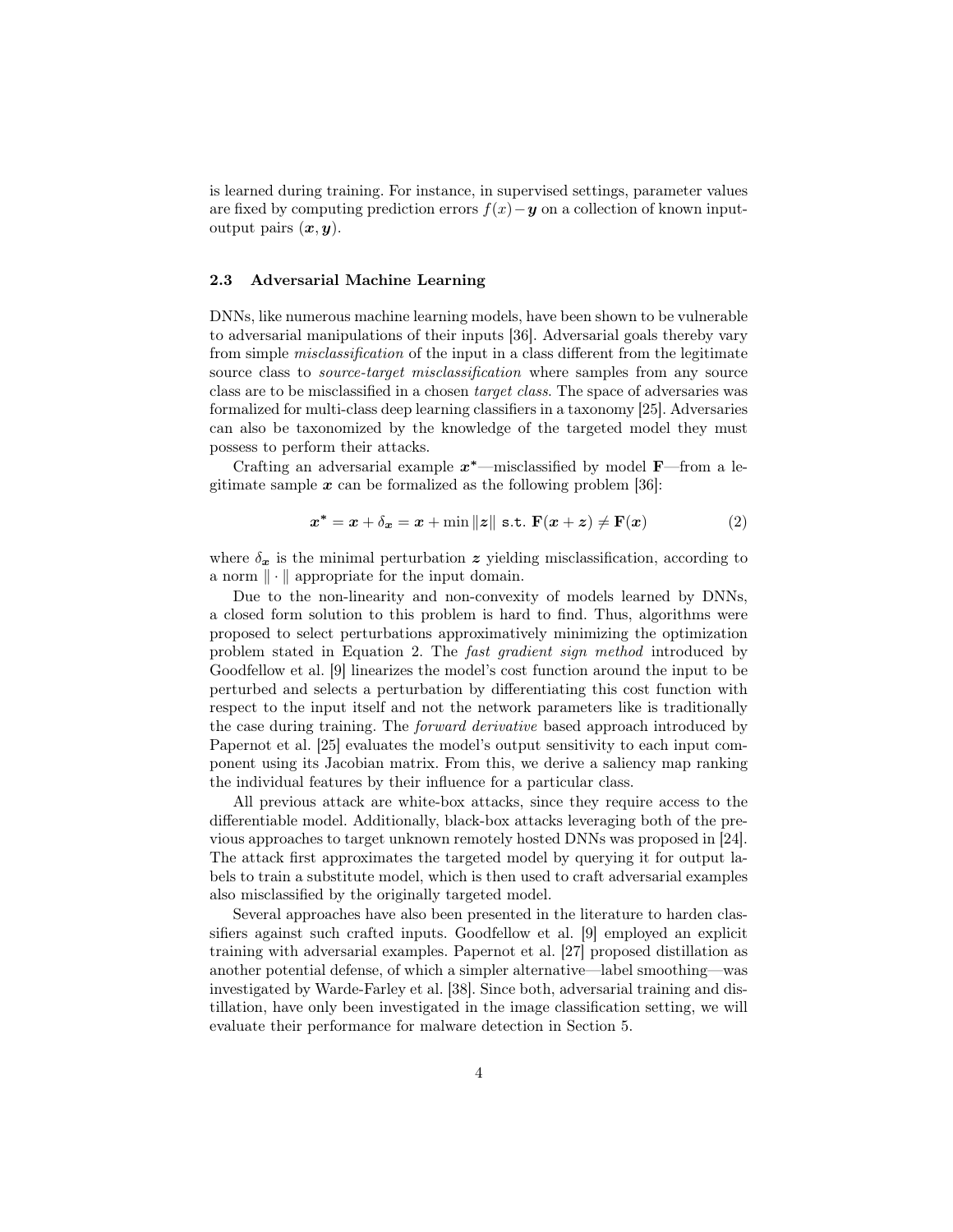## 3 Methodology

This section describes the approach to adversarial crafting for malware detection. We start by describing the data and how we train and configure the DNNs. Thereafter, we describe in detail how we craft adversarial examples, and detail how the perturbation search during adversarial example crafting needs to be adapted to our settings of malware detection.

#### 3.1 Application Model

In the following, we describe the representation of applications we use as input to our malware detector. In this work, we focus on statically determined features of applications. As a feature, we understand some property that the statically evaluated code of the application exhibits. This includes whether the application uses a specific system call or not, as well as a usage of specific hardware components or access to the Internet.

A natural way to represent such features is using binary indicator vectors: Given features  $1, \ldots, M$ , we represent an application using the binary vector  $\mathbf{X} \in \mathcal{X}$  $\{0,1\}^M$ , where  $X_i$  indicate whether the application exhibits feature i, i.e.  $\mathbf{X}_i = 1$ , or not, i.e.  $X_i = 0$ . Due to the varied nature of applications that are available, M will typically be very large and sparse: each single application only exhibits very few features relatively to the entire feature set. This leads to very sparse feature vectors, and overall, a very sparsely populated space of applications in which we try to successfully separate malicious from benign applications.

#### 3.2 Training the Malware Classifier

In this section, we describe how we train a malware detector using DNNs.

While Dahl et al. [6] use a neural network to classify malware, their approach uses random projections and dynamic data. Since perturbing dynamically gathered features is a lot more challenging than modifying static features, we consider the simpler, static case in this work and leave the dynamic case for future work. Also Saxe et al.[31] proposed a well functioning detection system based on a neural network, which is, to the best of our knowledge, not publicly accessible.

We will thus train out own neural network malware detection system. This also enables us to consider a worst case attacker having full knowledge about model and training data.

Since the binary indicator vector  $\bf{X}$  we use to represent an application does not possess any particular structural properties or interdependencies, like for example images, we apply a regular, feed-forward neural network as described in Section 2 to solve our malware classification task.

We use a rectifier as the activation function for each hidden neuron in our network. As output, we employ a softmax layer for normalization of the output probabilities. the output is thus computed as

$$
\mathbf{F}_{i}(\mathbf{X}) = \frac{e^{x_{i}}}{e^{x_{0}} + e^{x_{1}}}, \ x_{i} = \sum_{j=1}^{m_{n}} w_{j,i} \cdot x_{j} + b_{j,i}
$$
(3)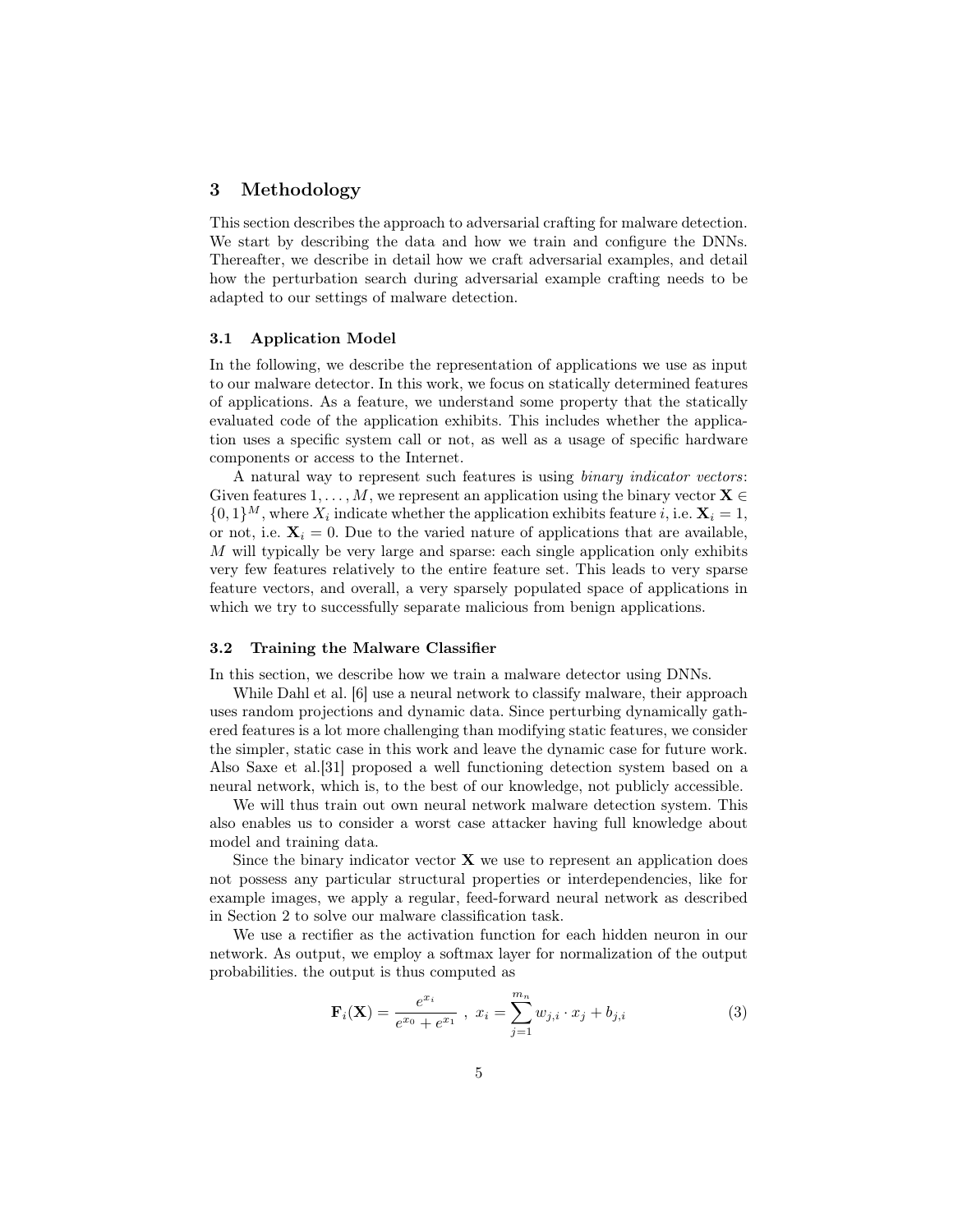Algorithm 1 Crafting adversarial examples for Malware Detection

Input:  $x, y, F, k, I$ 1:  $\mathbf{x}^* \leftarrow \mathbf{x}$ 2:  $\Gamma = \{1 \dots |\mathbf{x}|\}$ 3: while  $\arg \max_j \mathbf{F_j}(\mathbf{x}^*) \neq \mathbf{y}$  and  $||\delta \mathbf{x}|| < \mathbf{k}$  do 4: Compute forward derivative  $\nabla \mathbf{F}(\mathbf{x}^*)$  $5: \qquad i_{max} = \textsf{arg}\max_{j \in \varGamma \cap \mathbf{I}, X_j = 0} \frac{\partial \mathbf{F}_y(\mathbf{X})}{\partial \mathbf{X}_j}$ 6: if  $i_{max} \leq 0$  then 7: return Failure 8: end if 9:  $\mathbf{x}_{i_{max}}^* = 1$ 10:  $\delta_{\mathbf{x}} \leftarrow \mathbf{x}^* - \mathbf{x}$ 11: end while 12: return x ∗

To train our network, we use standard gradient descent and standard dropout.

## 3.3 Crafting Adversarial Malware Examples

We next describe the algorithm that we use to craft adversarial examples against the malware detector we trained in the previous section. The goal of adversarial example crafting in malware detection is to mislead the detection system, causing the output of the classifier for a particular application to change according to the attacker's goal.

More formally, we start with  $X \in \{0,1\}^m$ , a binary indicator vector that indicates which features are present in an application. Given  $X$ , the classifier  $\bf{F}$ returns a two dimensional vector  $F(X) = [F_0(X), F_1(X)]$  with  $F_0(X) + F_1(X) =$ 1 that encodes the classifiers belief that **X** is either benign  $(\mathbf{F}_0(\mathbf{X}))$  or malicious  $(F_1(X))$ . We take as the classification result y the option that has the higher probability, i.e.  $y = \arg \max_i \mathbf{F}_i(\mathbf{X})$ . The goal of adversarial example crafting now is to find a small perturbation  $\delta$  such that the classification results  $y'$  of  $\mathbf{F}(X+\delta)$  is different from the original results, i.e.  $y' \neq y$ . We denote y' as our target class in the adversarial example crafting process.

Our goal is to have a malicious application classified as benign, i.e. given a malicious input **X**, the classification results  $y' = 0$ . Note that our approach naturally extends to the symmetric case of misclassifying a benign application.

We adopt the adversarial example crafting algorithm based on the Jacobian matrix

$$
\mathbf{J}_{\mathbf{F}} = \frac{\partial \mathbf{F}(\mathbf{X})}{\partial \mathbf{X}} = \left[\frac{\partial \mathbf{F}_i(\mathbf{X})}{\partial \mathbf{X}_j}\right]_{i \in 0, 1, j \in [1, m]}
$$

of the neural network  $\bf{F}$  put forward by Papernot et al. [25]. Despite it originally being defined for images, we show that a careful adaptation to a different domain is possible. Note, in particular, that this approach is not restricted to the specific DNN we described in the previous section, but to any differentiable classification function F.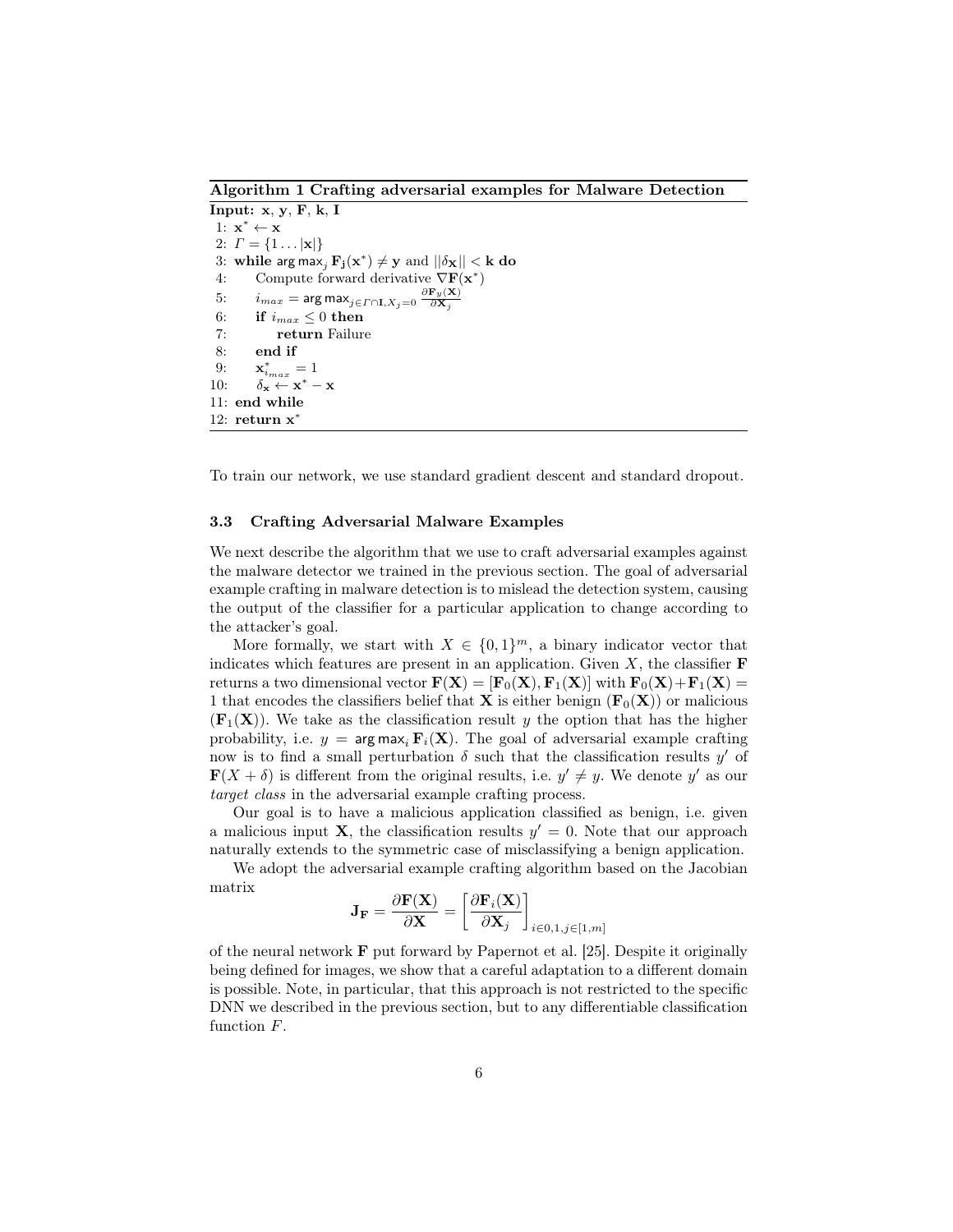To craft an adversarial example, we take mainly two steps. In the first, we compute the gradient of  $\bf{F}$  with respect to  $\bf{X}$  to estimate the direction in which a perturbation in **X** would change  $\mathbf{F}$ 's output. In the second step, we choose a perturbation  $\delta$  of **X** with maximal positive gradient into our target class  $y'$ . For malware misclassification, this means that we choose the index  $i = \arg \max_{j \in [1,m], \mathbf{X}_j = 0} \mathbf{F}_0(\mathbf{X}_j)$  that maximizes the change into our target class 0 by changing  $\mathbf{X}_i$ . We repeat this process until either a) we reached the limit for maximum amount of allowed changes or b) we successfully cause a misclassification. A pseudo-code implementation of the algorithm is given in Algorithm 1.

Ideally, we keep the change small to make sure that we do not cause a negative change of F due to intermediate changes of the gradient. For computer vision, this is not an issue since the values of pixels are continuous and can be changed by as arbitrarily small perturbations as permitted by the encoding of the image. In the malware detection case, however, we do not have continuous data, but rather discrete input values: since  $X \in \{0, 1^m\}$  is a binary indicator vector, our only option is to increase one component in  $X$  by exactly 1 to retain a valid input to F. This motivates the changes to the original algorithm in [25].

Note finally that we only consider positive changes for positions  $j$  at which  $\mathbf{X}_j = 0$ , which correspond to adding features the application represented by  $X$  (since  $X$  is a binary indicator vector). We discuss this choice in the next subsection.

#### 3.4 Restrictions on adversarial examples

To make sure that modifications caused by the above algorithms do not change the application too much, we bound the maximum distortion  $\delta$  applied to the original sample. As in the computer vision case, we only allow distortions  $\delta$  with  $\|\delta\| \leq k$ . We differ, however, in the norm that we apply: in computer vision, the  $L_{\infty}$  norm is often used to bound the maximum change. In our case, each modification to an entry will always change its value by exactly 1, and we thus use the  $L_1$  norm to bound the overall number of features modified. We further bound the number of features to  $k = 20$  (see Appendix B for details).

While the main goal of adversarial example crafting is to achieve misclassification, for malware detection, this cannot happen at the cost of the application's functionality: feature changes determined by Algorithm 1 can cause the application in question to lose its malware functionality in parts or completely. Additionally, interdependencies between features can cause a single line of code that is added to a malware sample to change several features at the same time. We discuss this issue more in detail in Appendix A.

To maintain the functionality of the adversarial example, we restrict the adversarial crafting algorithm as follows: first, we will only change features that result in a single line of code that needs to be added to the real application. Second, we only modify manifest features which relate to the AndroidManifest.xml file contained in any Android application. Together, both of these restrictions ensure that the original functionality of the application is preserved. Note that this approach only makes the crafting adversarial examples harder: instead of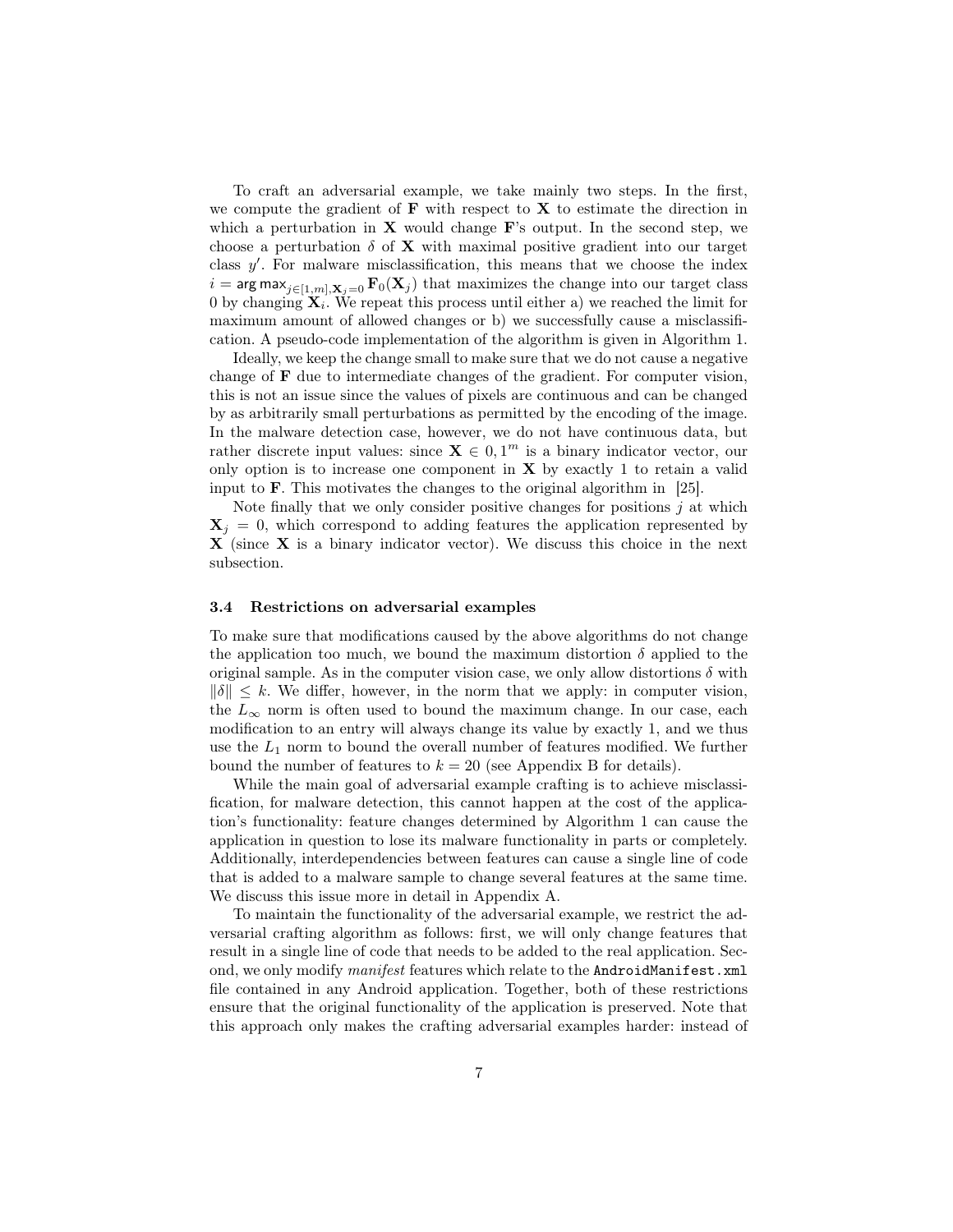| $\text{Classifier}/\text{MR}$ | $\left\  \text{Accuracy}   \text{FNR}   \text{FPR} \right\ $ MR $\left  \text{Dist.} \right $ |     |      |                                                             |  |
|-------------------------------|-----------------------------------------------------------------------------------------------|-----|------|-------------------------------------------------------------|--|
| Sayfullina et al. [32]        | 91%                                                                                           | 0.1 | 17.9 |                                                             |  |
| Arp et al. $[2]$              | $93.9\%$                                                                                      |     | 6.1  |                                                             |  |
| Zhu et al. $[39]$             | 98.7%                                                                                         | 7.5 |      |                                                             |  |
| ours, 0.3                     | 98.35%                                                                                        |     |      | $\vert 9.73 \vert 1.29 \vert \vert 63.08 \vert 14.52 \vert$ |  |
| ours, 0.4                     | 96.6%                                                                                         |     |      | $8.13 \mid 3.19 \mid 64.01 \mid 14.84$                      |  |
| ours, $0.5$                   | 95.93%                                                                                        |     |      | $\vert 6.37 \vert 3.96 \vert \vert 69.35 \vert 13.47$       |  |

Table 1. Performance of the classifiers. Given are used malware ratio (MWR), accuracy, false negative rate (FNR) and false positive rate (FPR). The misclassification rates (MR) and required average distortion (Dist.,in number of added features) with a threshold of 20 modifications are given as well. The last five approaches use the DREBIN data set.

using features that have a high impact on misclassification, we skip those that are not manifest features.

# 4 Experimental Evaluation

We evaluate the training of the neural network based malware detector and adversarial example-induced misclassification of inputs on it. Through our evaluation, we want to validate the following two hypotheses.

First, that the neural network based malware classifier achieves performance comparable to state-of-the-art malware classifiers (on static features) presented in the literature.

Second, the adversarial example crafting algorithm discussed in Section 3.3 allows us to successfully mislead the neural network we trained. As a measure of success, we consider the misclassification rate achieved by this algorithm. The misclassification rate is defined as the percentage of malware samples that are classified as benign after being altered, but are correctly classified before.

We base our evaluations on the DREBIN data set, originally introduced by Arp et al. [2]: DREBIN contains 129.013 android applications, of which 123,453 are benign and 5,560 are malicious. There are 8 feature classes, containing 545,333 static features, each of which is represented by a binary value that indicates whether the feature is present in an application or not. This directly translates to the binary indicator vector  $\mathbf{X} \in \{0,1\}^M$  to represent applications, with  $M = 545, 333$ . A more detailed breakdown of the DREBIN data set can be found in Appendix B.

#### 4.1 DNN Model

We train numerous neural network architecture variants, according to the training procedure described in Section 3. Since the DREBIN data set has a fairly unbalanced ratio between malware and benign applications, we experiment with different ratios of malware in each training batch to compare the achieved performance values. The number of training iterations is then set in such a way that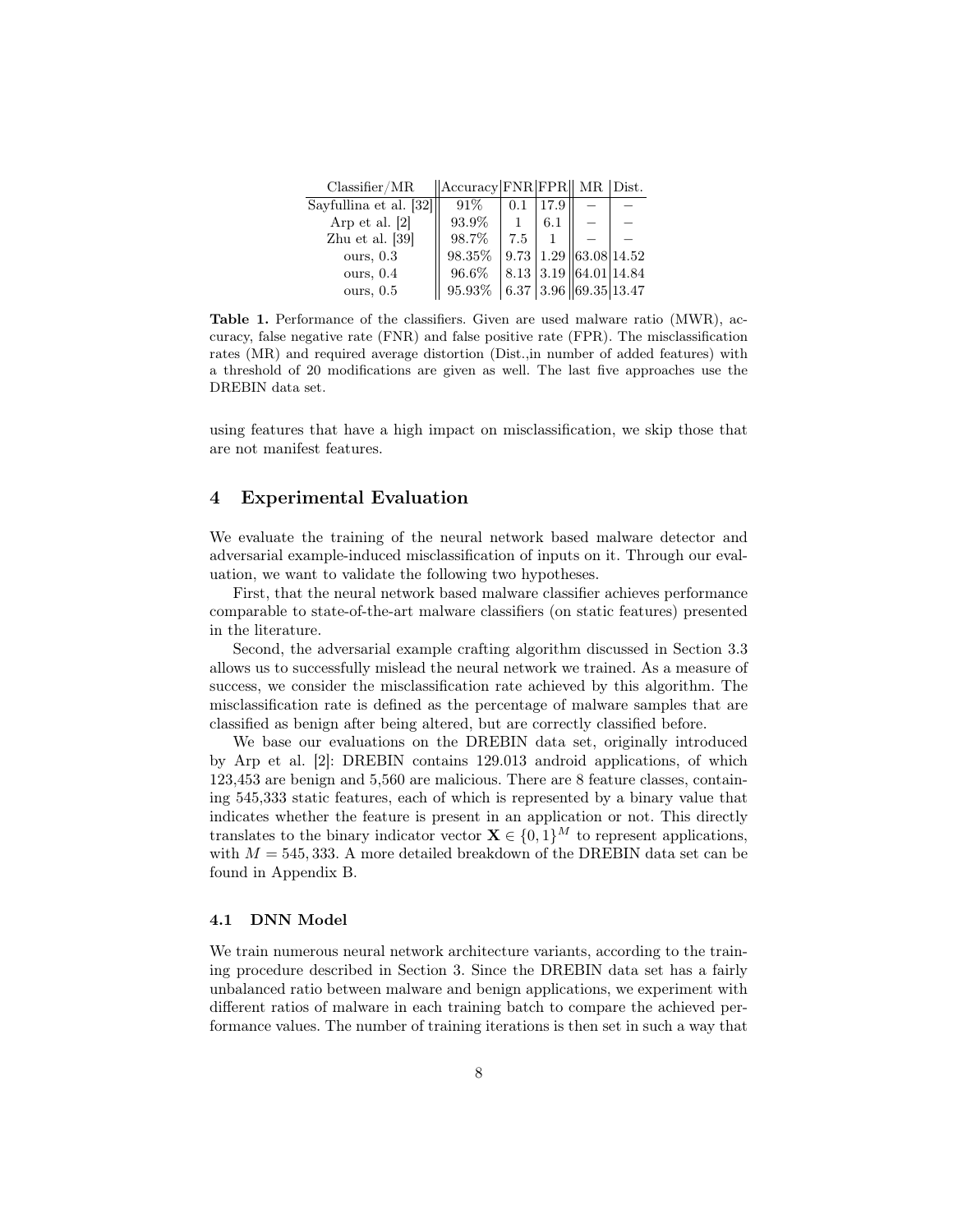all malware samples are at least used once. We evaluate the classification performance of each of these networks using accuracy, false negative and false positive rates as performance measures. We decided to pick an architecture consisting of two hidden layers each consisting of 200 neurons and provide more details about the performance of other architecture is a longer version of this paper. In Table 1 the accuracy as well as positive and negative false negative rates are displayed.

In comparison, Arp et al. [2] achieve a 6.1% false negative rate at a 1% false positive rate. Sayfullina et al. [32] even achieve a 0.1% false negative rate, however at the cost of 17.9% false positives. Saxe & Berlin [31] report 95.2% accuracy given 0.1 false positive rate, where the false negative rate is not reported. Zhu et al. [39], finally, applied feature selection and decision trees and achieved 1% false positives and 7.5 false negatives. As we can see, our networks are close to this trade-offs and can thus be considered comparable to state-of-the-art.

#### 4.2 Adversarial Malware Crafting

Next, we apply the adversarial example crafting algorithm described in Section 3 and observe how often the adversarial inputs are able to successfully mislead our neural network based classifiers. As mentioned previously, we quantify the performance of our algorithm through the achieved misclassification rate, which measures the amount of previously correctly classified malware that is misclassified after the adversarial example crafting. In addition, we also measure the average number of modifications required to achieve misclassification to assess which architecture provided a harder time being mislead. As discussed above, we allow at most 20 modification to any of the malware applications.

The performance results are listed in Table 1. As we can see, we achieve misclassification rates from roughly 63% up to 69%. We can observe that the malware ratio used in the training batches is correlated to the misclassification rate: a higher malware ratio generally results in a lower misclassification rate.

While the set of frequently modified features across all malware samples differ slightly, we can observe trends for frequently modified features across all networks. For the networks of all malware ratios, the most frequently modified features are permissions, which are modified in roughly 30-45% of the cases. Intents and activities come in at second place, modified in 10-20% of the cases.

More specifically, for the network with ratio 0.3, the feature intent.category.DEFAULT was added to 86.4% of the malware samples. In the networks with the other malware ratios, the most modified feature was permission.MODIFY\_AUDIO\_SETTINGS (82.7% for malware ratio 0.4 and 87% for malware ratio 0.5).

Other features that are modified frequently are for example activity.SplashScreen, android.appwidget.provider or the GPS feature. And while for all networks the service\_receiver feature was added to many malware samples, other are specific to the networks: for malware ratio 0.3 it is the BootReceiver, for 0.4 the AlarmReceiver and for 0.5 the Monitor.

Overall, of all features that we decided to modify (i.e. the features in the manifest), only 0.0004%, or 89, are used to mislead the classifier. Of this very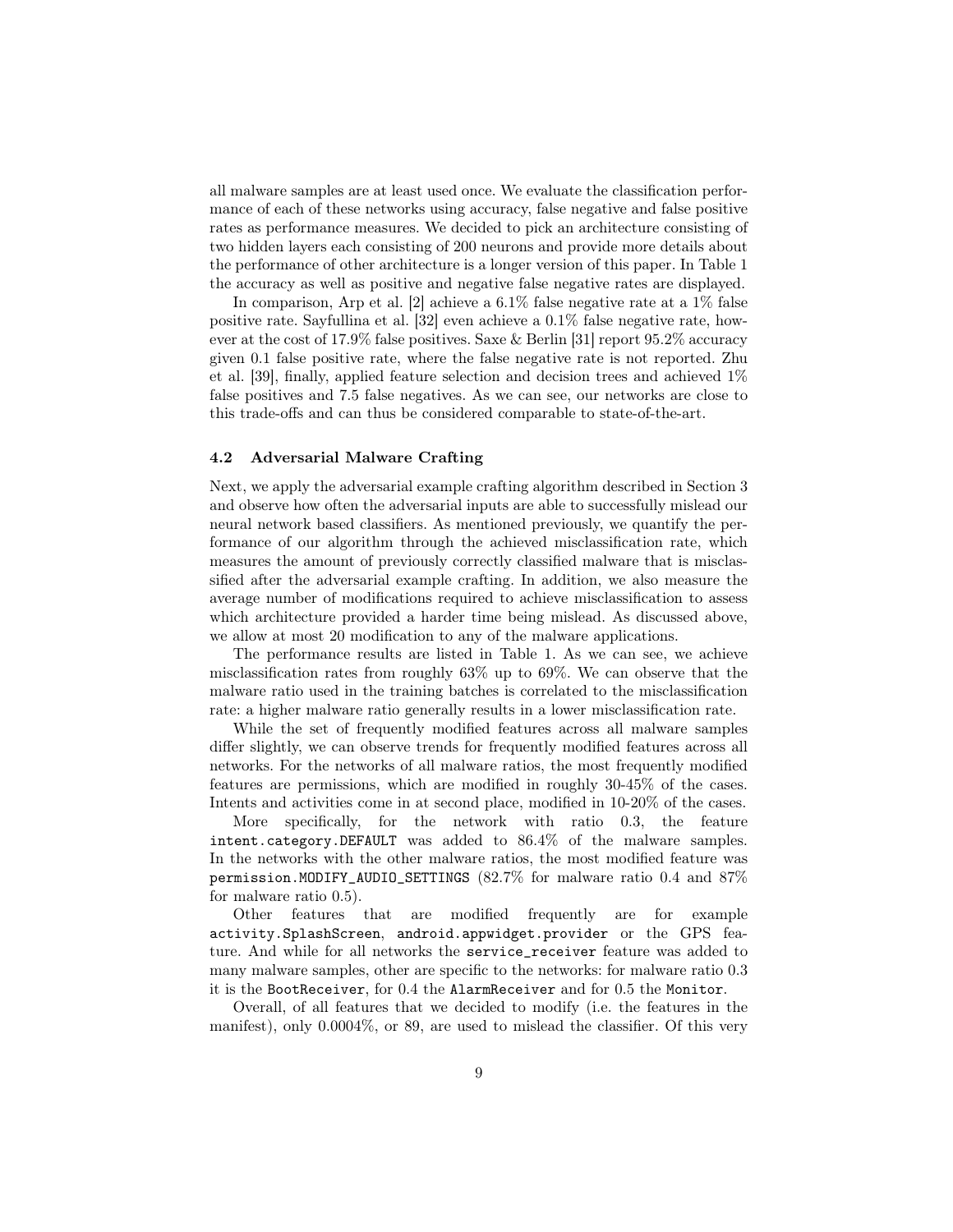| feature          | $ {\rm total} (0.3) {\rm total} (0.4) {\rm total} (0.5) $ |        |         |
|------------------|-----------------------------------------------------------|--------|---------|
| activity         | 16(3)                                                     | 14(5)  | 14(2)   |
| feature          | 10(1)                                                     | 10(3)  | 9(3)    |
| intent           | 18(7)                                                     | 19(5)  | 15(5)   |
| permission       | 44 (11)                                                   | 38(10) | 29(10)  |
| provider         | 2(1)                                                      | 2(1)   | 2(1)    |
| service receiver | 8(1)                                                      | 6(1)   | 8(1)    |
|                  | (25)                                                      | 90(26) | 78 (23) |

Table 2. Feature classes from the manifest and how they were used to provoke misclassification. Values in brakets denote number of features used in  $> 1,000$  Apps.

small set of features, roughly a quarter occurs in more than 1,000 adversarially crafted examples. A more detailed breakdown can be found in Table 2.

Since our algorithm is able to successfully mislead most networks for a large majority of malware samples, we validate the hypothesis that our adversarial example crafting algorithm for malware can be used to mislead neural network based malware detection systems.

## 5 Defenses

In this section, we investigate the applicability of two defense mechanisms previously introduced—defensive distillation (Papernot et al. [27]) and adversarial training (Szegedy et al. [36])—in the setting of malware classification. We also investigated feature selection as a defense, but leave the description of the approach a longer version of this paper, since it did not yield conclusive results.

To measure the effectiveness of defensive mechanisms against adversarial examples, we monitor the misclassification rates. The misclassification rate is defined as the percentage of malware samples that are misclassified after the application of the adversarial example crafting algorithm, but were correctly classified before. We simply compare these rates of the original network and the network where the mechanism was applied.

#### 5.1 Distillation

We will investigate now a defense introduced in the context of a computer vision application, distillation, and investigate its applicability in binary, discrete cases such as malware detection. We first introduce the concept of distillation as used by Papernot et al. [27]. Afterwards, we present our evaluation.

While distillation was originally proposed by Hinton et al. [12] as a way to transfer knowledge from large neural networks to a smaller ones, Papernot at al. [27] recently proposed using it as a defensive mechanism against adversarial example crafting. They motivate this through its capability to improve the second network's generalization performance (i.e. classification performance on test samples) and the smoothing effect on the decision boundary.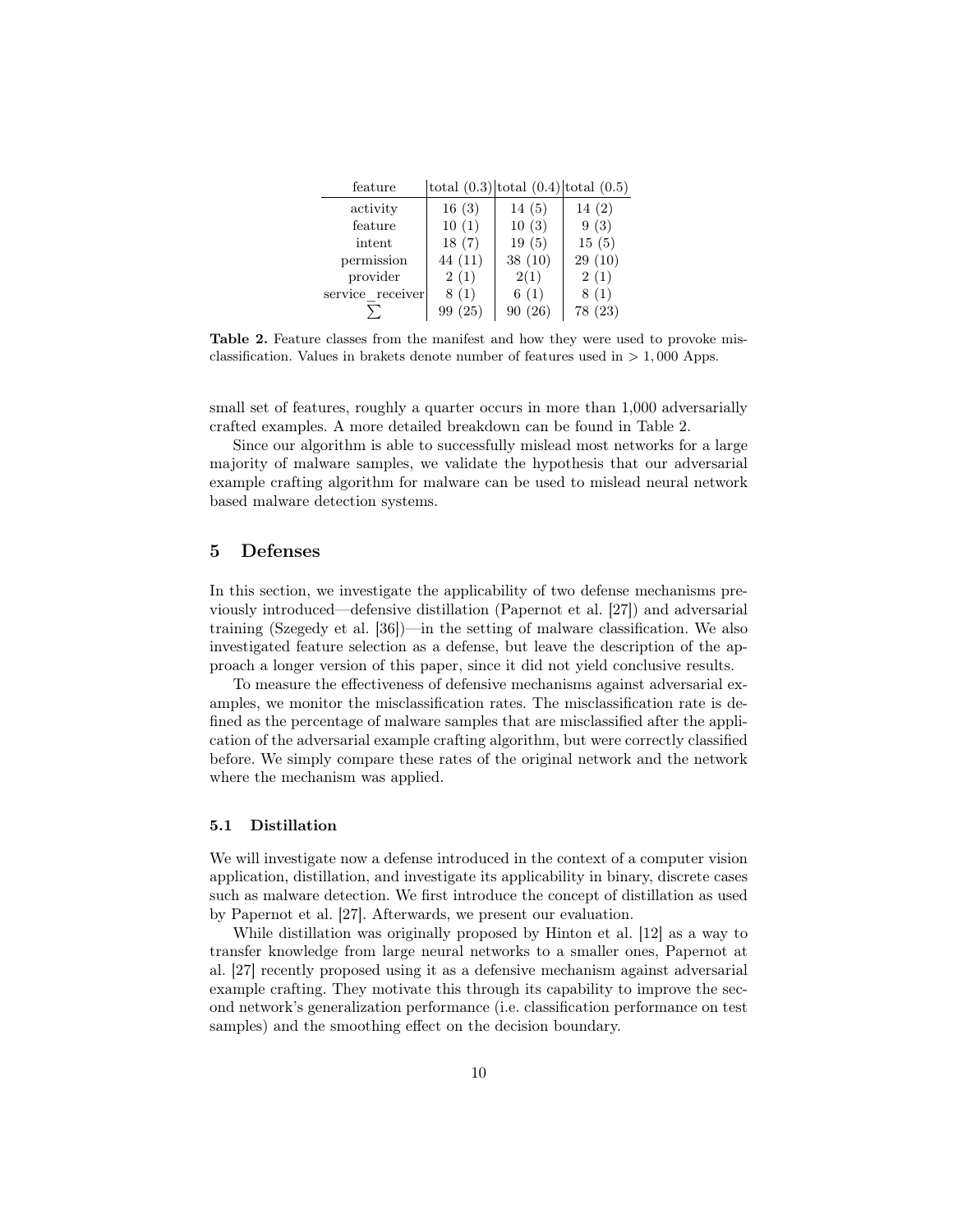The idea is, in a nutshell, to use an already existing classifier  $F(X)$  that produces probability distribution over the classes  $\mathcal Y$ . This output is used, as labels, to train a second model  $F'$ . Since the new label contain more information about the data  $X$  than the simple class labels, the network will perform similar or better than the original network  $F$ . In the original idea, the second trained network is smaller than the first one, whereas in Papernot et al.'s approach, both networks are of the same size.

An important detail in the distillation process is the slight modification of the final softmax layer (cf. Equation 3) in the original network  $\bf{F}$ : instead of the regular softmax normalization, we use

$$
\mathbf{F}_i(X) = \left(\frac{e^{z_i(x)/T}}{\sum_{l=1}^{|\mathcal{Y}|} e^{z_l(x)/T}}\right),\tag{4}
$$

where T is a distillation parameter called *temperature*. For  $T = 1$ , we obtain the regular softmax normalization commonly used in training. If  $T$  is large, the output probabilities approach a more uniform distribution, whereas for small  $T$ , the output of F will become more extreme. To achieve a good distillation result, we use the output of the original network  $\bf{F}$  produced at a high temperature  $T$ and use this output to train the new network  $\mathbf{F}'$ .

The overall procedure for hardening our classifier against adversarial examples can thus be summarized in the following three steps.

- 1. Given the original classifier **F** and the samples  $\mathcal{X}$ , construct a new training data set  $D = \{(\mathbf{X}, \mathbf{F}(X)) \mid \mathbf{X} \in \mathcal{X}\}\)$  that is labeled with **F**'s output at high temperature.
- 2. Construct a new neural network  $\mathbf{F}'$  with the same architecture as  $\mathbf{F}$ .
- 3. Train  $\mathbf{F}'$  on  $D$ .

Note that both step two and step three are performed under the same high temperature T to achieve a good distillation performance.

Evaluation We now apply the above procedure on our originally trained classifiers and examine the impact of distillation as a defensive mechanism against adversarial examples in the domain of malware detection. Figure 2 shows the effects of distillation on misclassification compared to the original models. We use a rather low temperature of 10, since we observe a strong decrease of accuracy when distilling on higher temperatures. In general we observe a strong increase of the false negative rate, and a slight increase in the false positive rate. For ratio 0.5, it raises from 4 to 6.4, whereas it is equivalent for 0.3. The accuracy varies in between 93-95%.

We further observe that the misclassification rate drops significantly, in some cases to 38.5% for ratio 0.4. The difference in the average number of perturbed features, however, is rather small. The number of perturbed features is 14 for ratio 0.3 to 16 for the other two.

Using distillation, we can strengthen the neural network against adversarial examples. However, the misclassification rates are still around 40%. Additionally,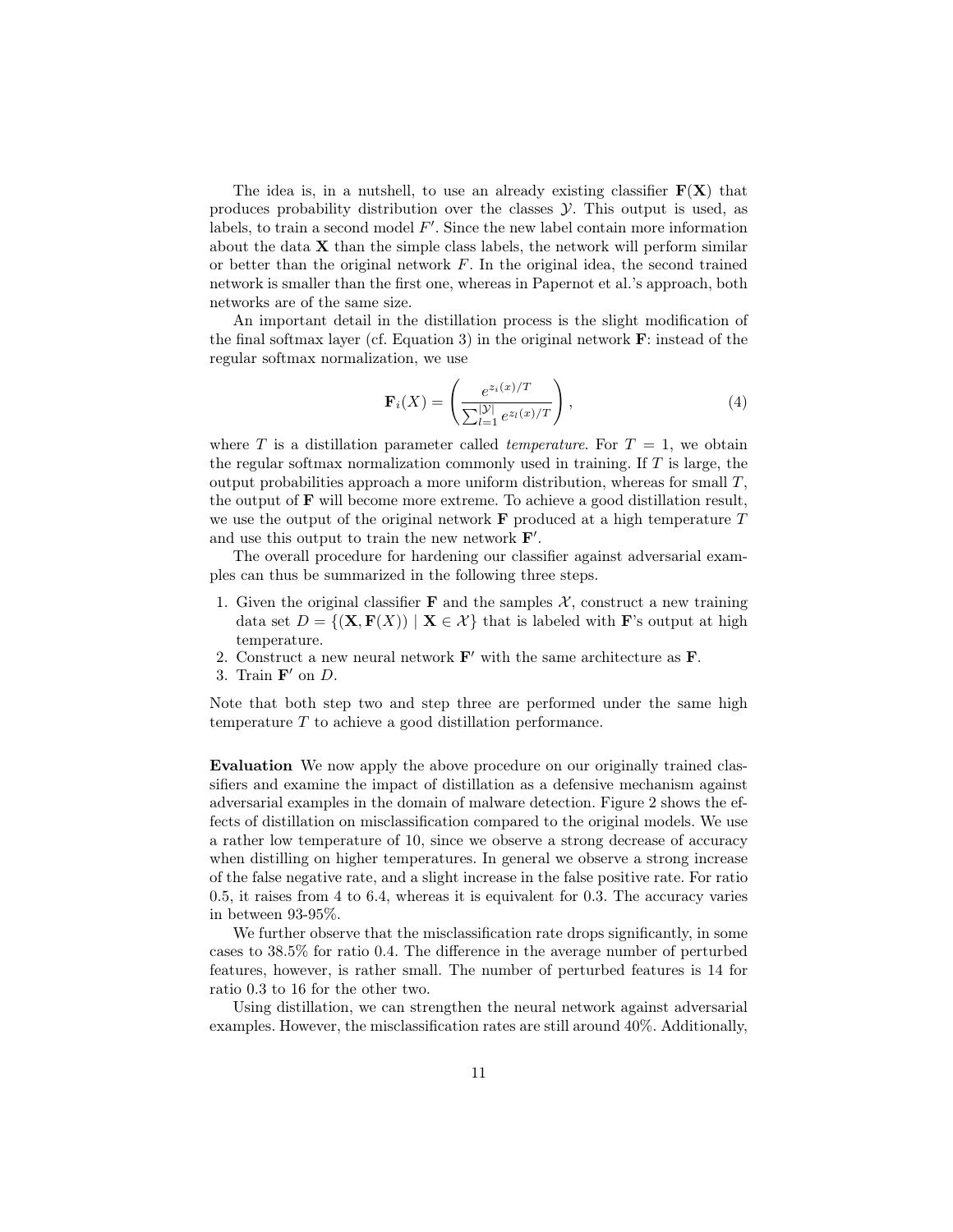



Fig. 2. False negative rates, misclassification rates and average required distortions after applying distillation, original networks are the baseline. For FNR and misclassification rate, higher is better. Average distortion should be negative.

Fig. 3. Misclassification rates, false negative rates and average required distortion achieved on adversarially trained networks. Regular network's performance is given as baseline, indicated by horizontal lines.

we pay this robustness with a less good classifier. The effect is further not as strong as on computer vision data. Papernot et al. [27] reported rates around 5% after distillation for images. We further observed that higher temperature  $(> 25)$ , as used in computer vision settings, strongly harms accuracy.

## 5.2 Adversarial Training

We now apply adversarial training and investigate its influence on the robustness on the resulting classifier. As before, we first introduce the technique of adversarial training and then report the results we observed.

Adversarial training means to additionally train our classifier with adversarially crafted samples. This method was originally proposed by Szegedy at al. [36] and involves the following steps:

- 1. Train the classifier **F** on original data set  $D = B \cup M$ , where B is the set of benign, and  $M$  the set of malicious applications
- 2. Craft adversarial examples A for F using the forward gradient method described in Section 3.3
- 3. Iterate additional training epochs on  $\bf{F}$  with the adversarial examples from the last step as additional, malicious samples.

By applying adversarial training, we aim to improve the model's generalization, i.e. predictions for samples outside of our training set. Good generalization generally makes a classifier less sensitive to small perturbations, and therefore also more resilient to adversarial examples.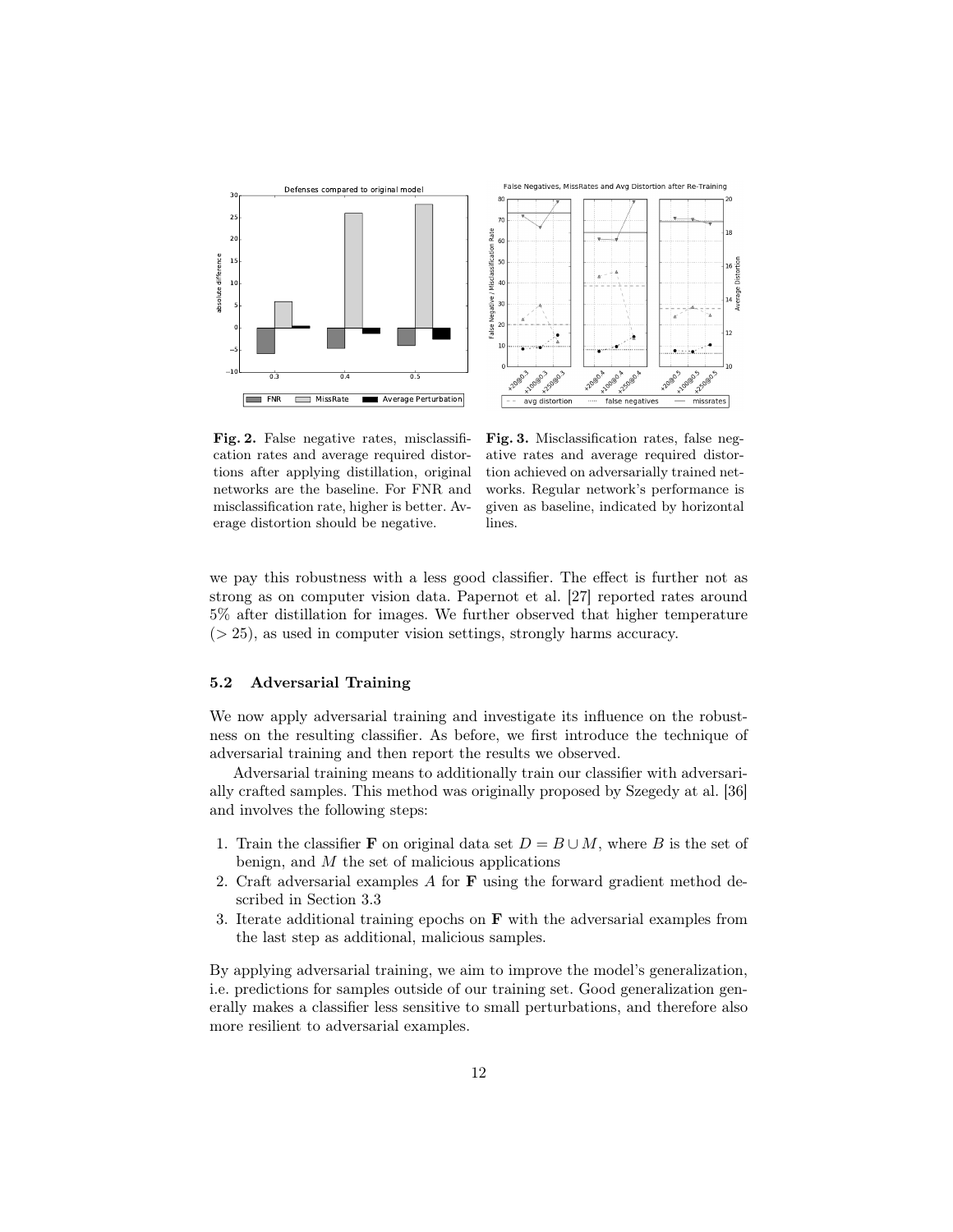Evaluation We now present the results when applzing adversarial training to our networks. Using  $n_1 = 20$ ,  $n_2 = 100$  and  $n_3 = 250$  additional adversarial examples, we continued their training. We combined the adversarial examples to create training batches by mixing them with benign samples at each network's malware ratio. We then trained the network for one more epoch on one training batch and re-evaluated their susceptibility against adversarial examples.

Figure 3 illustrates the performance (false negative rate) of the adversarially trained networks and the misclassification rate Algorithm 1 achieved on them (in misclassification rate and average required distortion). We grouped networks by their malware ratio during training.

For the network trained with malware ratio 0.3 and 0.4, we observe a reduction of the misclassification rate, and an increase of the required average distortion for  $n_1$  and  $n_2$  additional training samples. For instance, we achieve a misclassification rate of 67% for the network trained with 100 additional samples at 0.3 malware ratio, from 73% for the original network. A further increase of the adversarial training samples used for adversarial training, however, causes the misclassification rate to increase again to 79% for both malware ratios.

For the networks trained with malware ratio 0.5, the misclassification rate only decreases if we use 250 adversarial training samples. Here, we reach 68% misclassification rate, down from 69% for the original network. For fewer amount of adversarial examples for adversarial training, the misclassification rate remains very similar to the original case. It seems that the network trained with 0.5 malware ratio is fitting very close to the malware samples it was trained on, and therefore requires more adversarial examples to generalize and improve its robustness against adversarial example crafting.

Overall, we can conclude that simple adversarial training does improve the neural network's robustness against adversarial examples. The number of adversarial examples required to improve the robustness depend heavily on the training parameters we chose for training the original networks. However, choosing too many may also further degrade the network's robustness against adversarial examples. This is likely explained by the fact that when too many adversarial examples are used for training, the neural network then overfits to the particular perturbation style used to craft these adversarial examples.

#### 5.3 Summary and Discussion of Evaluation

We evaluated two potential defensive mechanisms, adversarial retraining and distillation.

Adversarial training achieved consistent reduction of misclassification rates across different models. The amount of adversarial training samples has a significant impact on this reduction. Iteratively applying adversarial training to a network may further improve the network's robustness. Unfortunately, this defense is only effective against the perturbation styles that are fed to the model during training.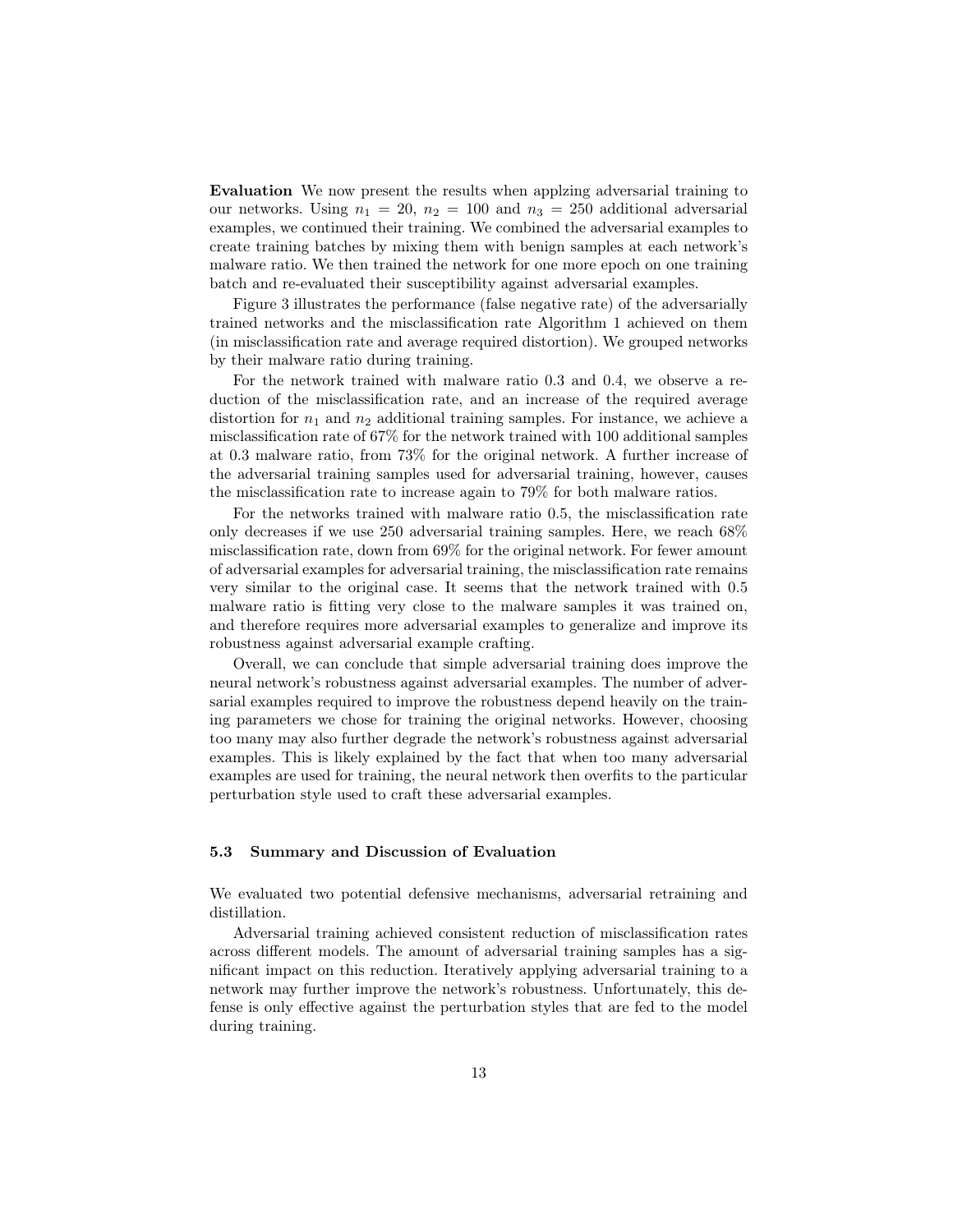Distillation does have a positive effect, but does not perform as well as in the computer vision setting. It remains unclear whether this is due to the binary nature or the unbalanced classes of the data. This is left as future work.

Finally, we note that these defenses are non-adaptive: an adversary may exploit knowledge of the defense deployed to evade it.

# 6 Related Work

.

The following discussion of related work complements the references included in Section 2. The security of machine learning is an active research area [26]. Barreno et al. [3] give a broad overview of attacks against machine learning systems. Previous work showed that adversarial examples can be constructed for different algorithms and also generalize between machine learning techniques in many cases [9,24,36,4,21,30].

Many more defenses have been developed than used here. We will thus focus on introducing the main ideas relevant to neural networks and malware. There are many more variants of adversarial training [15,11,23], all slightly differing in their objectives from the original version introduced by Goodfellow et al. [9].

Other approaches include blocking the gradient flow [37], changing the activation function [17], or directly classifying adversarial examples as out of distribution [7,22,13,10]. Finally, also the application of statistics has been investigated [19,28]. An exhaustive study of defenses in a single article is, due to the variety and number of approaches, not feasible. We thus focused on the two most promising approaches.

Related to adversarial examples for malware, Hu and Tan [14] propose another approach to generate examples which is however based on generative adversarial networks.

Further Biggio et al. [4] propose a method that is based on gradient descent. They evaluate their adversarial examples similar to Srndić and Laskov [18], who ˘ show the viability of adversarially crafted inputs against a PDF malware detection system based on random forests. Their adversarial example crafting algorithm, however, focuses on features in the semantic gap between the specific classifier they study and PDF renderers, i.e. this gap includes features that are only considered by the classifier, but not by the renderer. While this allows them to generate unobservable adversarial perturbations, their approach does not generalize to arbitrary classifiers.

In contrast, our approach considers all editable features and identifies those that need to be perturbed in order to achieve misclassification. Our technique is applicable to any differentiable machine learning classifier. While this still requires the identification of suitable application perturbations that correspond to feature perturbations, as we discussed in Section 3, this is mostly an orthogonal problem that needs to be solved independently.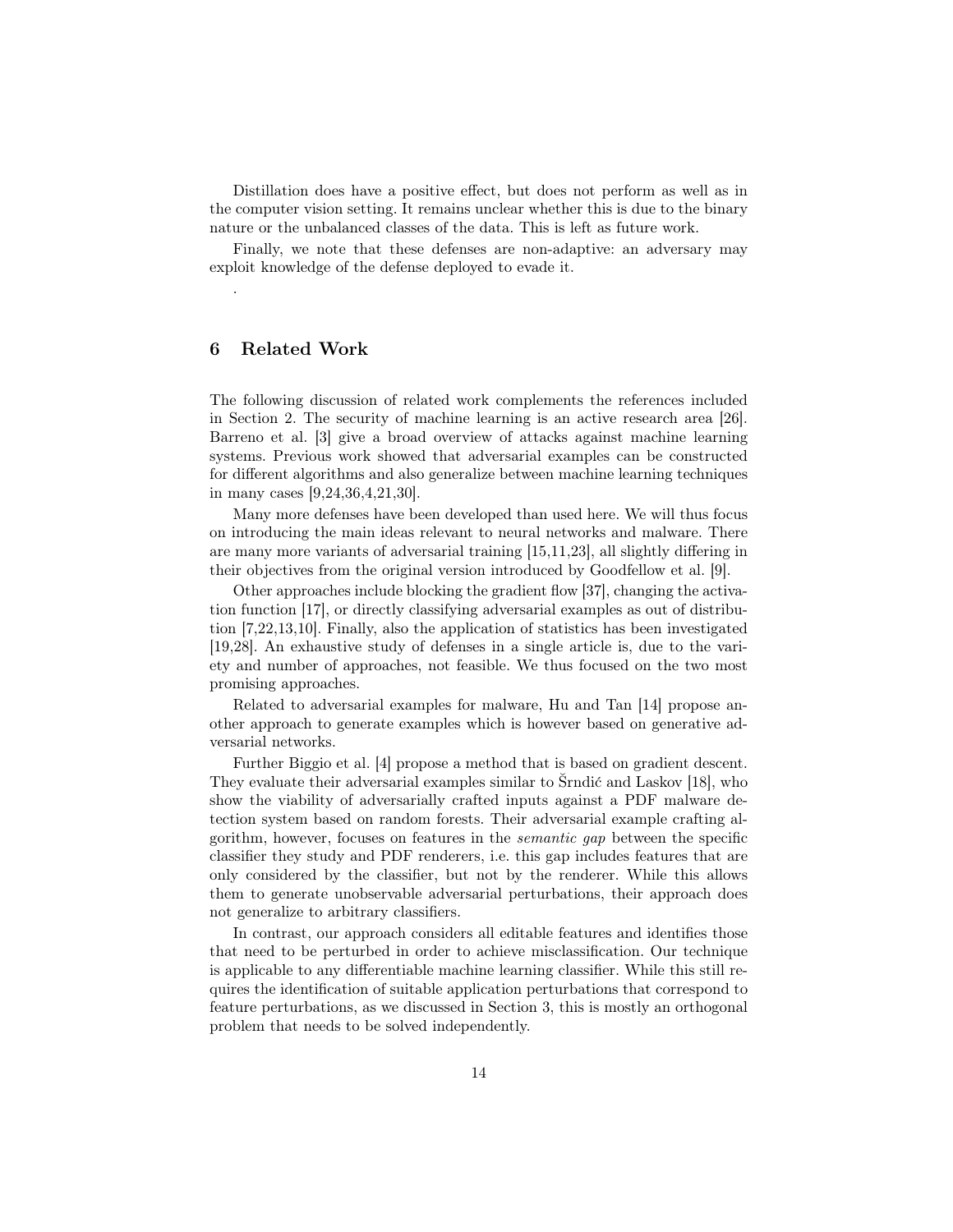# 7 Conclusion and Future Work

In this paper, we investigated the viability of adversarial example crafting against neural networks in a domain different from computer vision and relevant to core security problematics. On the DREBIN data set, we achieved misclassification rates of up to 69% against models that achieve classification performance comparable to state-of-the-art models from the literature. Further, our adversarial examples have no impact on the malware's functionality. Threat vectors like adversarial examples need to be taken into account by defenders.

As a second contribution, we examined two potential defensive mechanisms for hardening our neural networks against adversarial examples. Our evaluations of these mechanisms showed the following: first, distillation does improve misclassification rates, but does not decrease them as strongly as observed in computer vision settings. Secondly, adversarial training achieves consistent reduction of misclassification rates across architectures.

# Acknowledgments

Nicolas Papernot is supported by a Google PhD Fellowship in Security. The research leading to these results has received funding from the European Research Council under the European Union's Seventh Framework Programme  $(FP/2007-2013)$  / ERC Grant Agreement n. 610150. This work was further partially supported by the German Federal Ministry of Education and Research (BMBF) through funding for the Center for IT-Security, Privacy and Accountability (CISPA) (FKZ: 16KIS0344). This research was also sponsored by the Army Research Laboratory and was accomplished under Cooperative Agreement Number W911NF-13-2-0045 (ARL Cyber Security CRA). The views and conclusions contained in this document are those of the authors and should not be interpreted as representing the official policies,either expressed or implied, of the Army Research Laboratory or the U.S. Government. The U.S. Government is authorized to reproduce and distribute reprints for Government purposes not with standing any copyright notation here on.

## References

- 1. I. Androutsopoulos, J. Koutsias, K. V. Chandrinos, G. Paliouras, and C. D. Spyropoulos. An evaluation of naive bayesian anti-spam filtering. arXiv preprint cs/0006013, 2000.
- 2. D. Arp, M. Spreitzenbarth, M. Hubner, H. Gascon, and K. Rieck. DREBIN: Effective and Explainable Detection of Android Malware in Your Pocket. In Proceedings of NDSS, 2014.
- 3. M. Barreno, B. Nelson, A. D. Joseph, and J. D. Tygar. The security of machine learning. Machine Learning, 81(2):121–148, 2010.
- 4. B. Biggio, I. Corona, D. Maiorca, B. Nelson, N. Srndic, P. Laskov, G. Giacinto, and F. Roli. Evasion attacks against machine learning at test time. In ECML PKDD 2013, Proceedings, Part III, pages 387–402, 2013.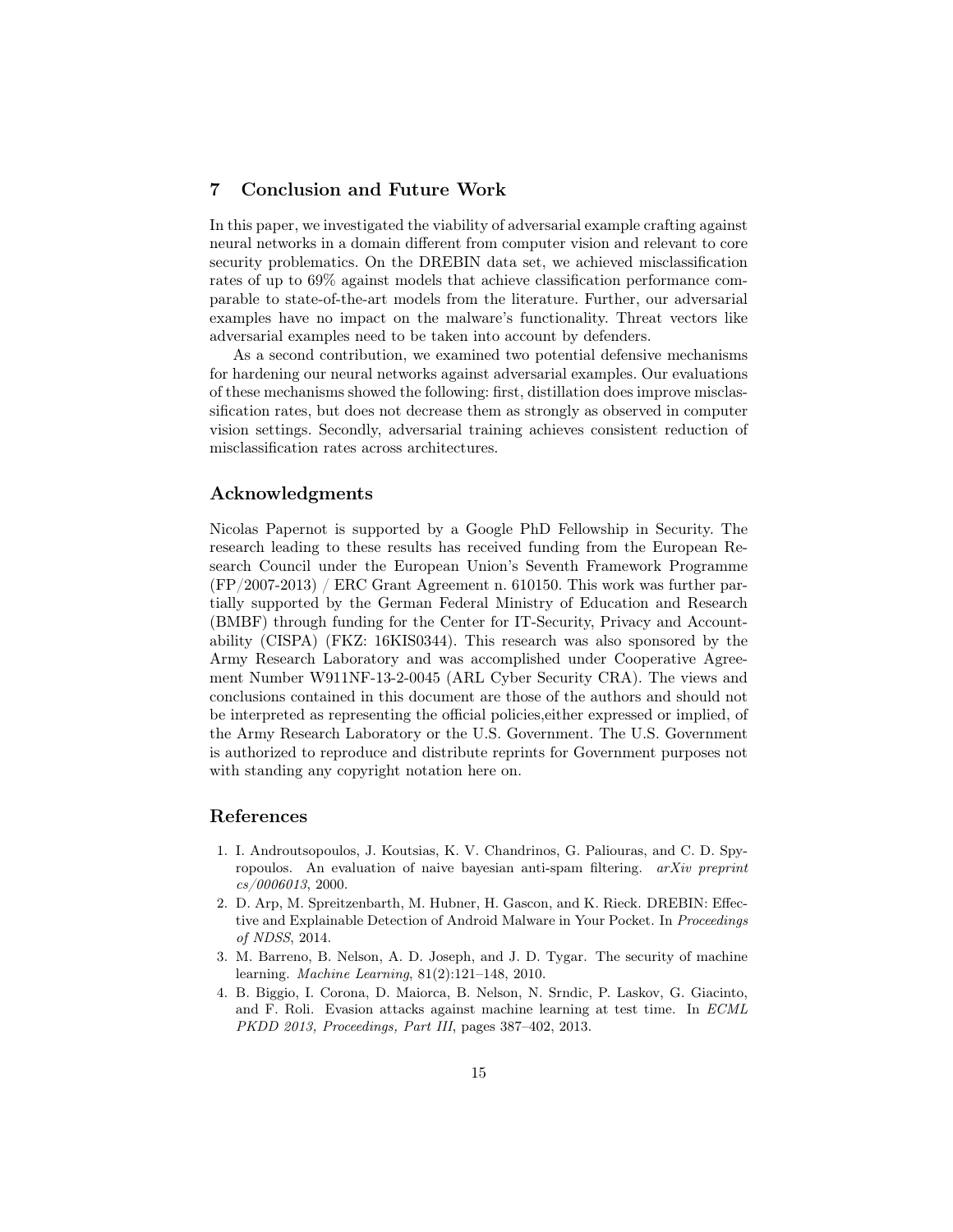- 5. M. Bojarski, D. Del Testa, D. Dworakowski, B. Firner, B. Flepp, P. Goyal, L. D. Jackel, M. Monfort, U. Muller, J. Zhang, et al. End to end learning for self-driving cars. arXiv preprint arXiv:1604.07316, 2016.
- 6. G. E. Dahl, J. W. Stokes, L. Deng, and D. Yu. Large-scale malware classification using random projections and neural networks. In Proceedings of the 2013 IEEE ICASSP, pages 3422–3426, 2013.
- 7. Z. Gong, W. Wang, and W.-S. Ku. Adversarial and Clean Data Are Not Twins. ArXiv e-prints, Apr. 2017.
- 8. I. Goodfellow, Y. Bengio, and A. Courville. Deep learning. Book in preparation for MIT Press, 2016.
- 9. I. J. Goodfellow et al. Explaining and harnessing adversarial examples. In Proceedings of ICLR, 2015.
- 10. K. Grosse, P. Manoharan, N. Papernot, M. Backes, and P. McDaniel. On the (Statistical) Detection of Adversarial Examples. ArXiv e-prints, Feb. 2017.
- 11. S. Gu and L. Rigazio. Towards deep neural network architectures robust to adversarial examples.  $CoRR$ ,  $abs/1412.5068$ , 2014.
- 12. G. Hinton, O. Vinyals, and J. Dean. Distilling the Knowledge in a Neural Network. ArXiv e-prints, 2015.
- 13. H. Hosseini, Y. Chen, S. Kannan, B. Zhang, and R. Poovendran. Blocking Transferability of Adversarial Examples in Black-Box Learning Systems. ArXiv e-prints, Mar. 2017.
- 14. W. Hu and Y. Tan. Generating Adversarial Malware Examples for Black-Box Attacks Based on GAN. ArXiv e-prints, Feb. 2017.
- 15. A. G. O. II, C. L. Giles, and D. Kifer. Unifying adversarial training algorithms with flexible deep data gradient regularization.  $CoRR$ , abs/1601.07213, 2016.
- 16. A. Krizhevsky, I. Sutskever, and G. E. Hinton. Imagenet classification with deep convolutional neural networks. In NIPS, pages 1097–1105, 2012.
- 17. D. Krotov and J. J. Hopfield. Dense Associative Memory is Robust to Adversarial Inputs. ArXiv e-prints, Jan. 2017.
- 18. P. Laskov et al. Practical evasion of a learning-based classifier: A case study. In Proceedings of the 36th IEEE S&P, pages 197-211, 2014.
- 19. X. Li and F. Li. Adversarial examples detection in deep networks with convolutional filter statistics. CoRR, abs/1612.07767, 2016.
- 20. M. Lindorfer, M. Neugschwandtner, and C. Platzer. Marvin: Efficient and comprehensive mobile app classification through static and dynamic analysis. In Proceedings of the 39th Annual International Computers, Software and Applications Conference (COMPSAC), 2015.
- 21. Y. Liu, X. Chen, C. Liu, and D. Song. Delving into transferable adversarial examples and black-box attacks. CoRR, abs/1611.02770, 2016.
- 22. J. H. Metzen, T. Genewein, V. Fischer, and B. Bischoff. On detecting adversarial perturbations. CoRR, abs/1702.04267, 2017.
- 23. T. Miyato, A. M. Dai, and I. J. Goodfellow. Virtual adversarial training for semisupervised text classification. CoRR, abs/1605.07725, 2016.
- 24. N. Papernot, P. McDaniel, I. Goodfellow, S. Jha, and al. Practical black-box attacks against deep learning systems using adversarial examples. arXiv preprint arXiv:1602.02697, 2016.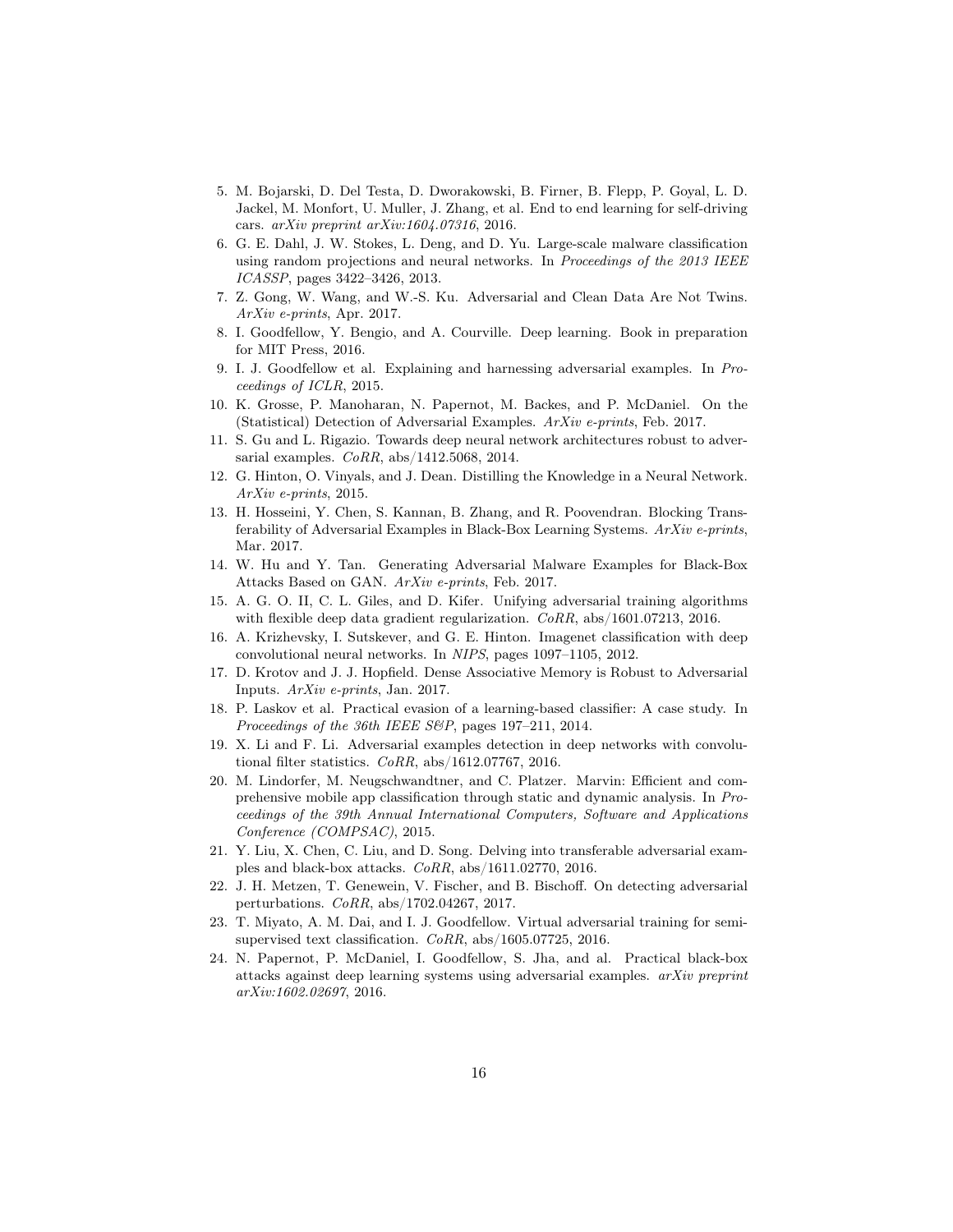- 25. N. Papernot, P. McDaniel, S. Jha, M. Fredrikson, Z. B. Celik, and A. Swami. The Limitations of Deep Learning in Adversarial Settings. In Proceedings of IEEE EuroS&P, 2016.
- 26. N. Papernot, P. McDaniel, A. Sinha, and M. Wellman. Towards the science of security and privacy in machine learning. *arXiv preprint arXiv:1611.03814*, 2016.
- 27. N. Papernot, P. McDaniel, X. Wu, S. Jha, and A. Swami. Distillation as a defense to adversarial perturbations against deep neural networks. Proceedings of IEEE S&P, 2015.
- 28. S. S. A. B. G. Reuben Feinman, Ryan R. Curtin. Detecting adversarial samples from artifacts. CoRR, abs/1703.00410, 2017.
- 29. K. Rieck, P. Trinius, C. Willems, and T. Holz. Automatic analysis of malware behavior using machine learning. Journal of Computer Security, 19(4):639–668, 2011.
- 30. A. Rozsa, M. Günther, and T. E. Boult. Are Accuracy and Robustness Correlated? ArXiv e-prints, Oct. 2016.
- 31. J. Saxe and K. Berlin. Deep neural network based malware detection using two dimensional binary program features. In 10th International Conference on Malicious and Unwanted Software, MALWARE, pages 11–20, 2015.
- 32. L. Sayfullina, E. Eirola, D. Komashinsky, P. Palumbo, Y. Miché, A. Lendasse, and J. Karhunen. Efficient detection of zero-day android malware using normalized bernoulli naive bayes. In Proceedings of IEEE TrustCom, pages 198–205, 2015.
- 33. A. Shabtai, Y. Fledel, and Y. Elovici. Automated static code analysis for classifying android applications using machine learning. In CIS, pages 329–333. IEEE, 2010.
- 34. D. Silver, A. Huang, C. J. Maddison, A. Guez, L. Sifre, G. Van Den Driessche, J. Schrittwieser, I. Antonoglou, V. Panneershelvam, M. Lanctot, et al. Mastering the game of go with deep neural networks and tree search. Nature, 529(7587):484– 489, 2016.
- 35. R. Sommer and V. Paxson. Outside the closed world: On using machine learning for network intrusion detection. In 2010 IEEE S&P, pages 305–316. IEEE, 2010.
- 36. C. Szegedy, W. Zaremba, I. Sutskever, J. Bruna, D. Erhan, I. Goodfellow, and R. Fergus. Intriguing properties of neural networks. In Proceedings of ICLR. Computational and Biological Learning Society, 2014.
- 37. Q. Wang, W. Guo, A. G. O. II, X. Xing, L. Lin, C. L. Giles, X. Liu, P. Liu, and G. Xiong. Using non-invertible data transformations to build adversary-resistant deep neural networks.  $CoRR$ , abs/1610.01934, 2016.
- 38. D. Warde-Farley and I. Goodfellow. Adversarial perturbations of deep neural networks. In T. Hazan, G. Papandreou, and D. Tarlow, editors, Advanced Structured Prediction. 2016.
- 39. Z. Zhu and T. Dumitras. Featuresmith: Automatically engineering features for malware detection by mining the security literature. In *Proceedings of ACM SIGSAC*, pages 767–778, 2016.

# A Generating Suitable Perturbations

Finding suitable perturbations for arbitrary features with interdependencies boils down to an optimization problem where gradient information determined by the adversarial crafting algorithm is used as a fitness function to rate per-